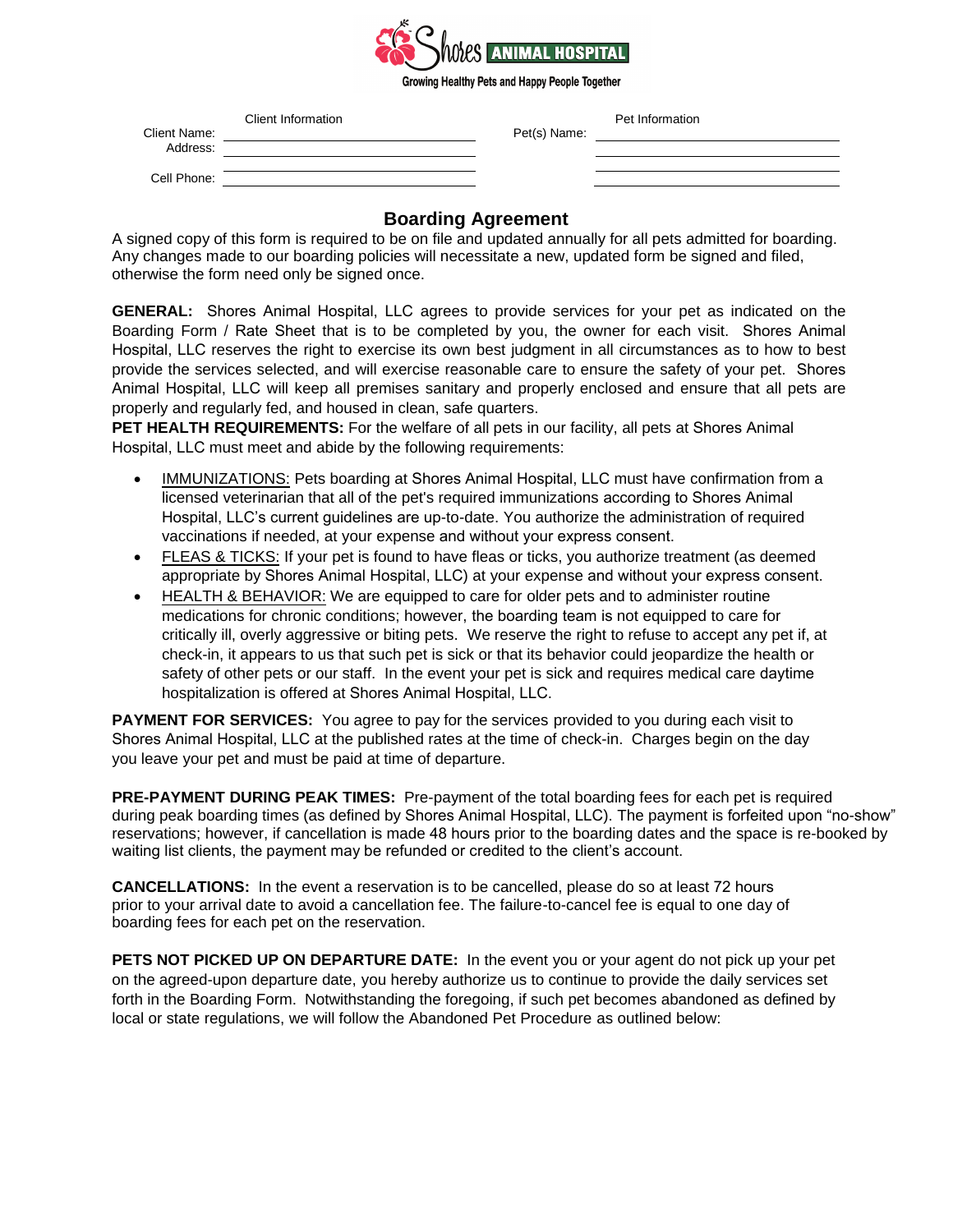

 ABANDONED PET PROCEDURE: Once deemed abandoned, all services for such pet, other than basic services for care will be terminated. Shores Animal Hospital, LLC will send a certified letter (return receipt requested) to you at the address you have provided on this document the fifth (5<sup>th</sup>) day following the scheduled Departure Date of your pet, advising you that if your pet is not picked up within ten days of the notification date, your pet will be deemed abandoned, that we must contact the appropriate authorities for delivery or, where permitted by law, a third party adoption partner and placed for adoption. All adoption fees will be the responsibility of you, the owner. You shall remain liable to us for all unpaid charges including court costs and reasonable attorney's fees incurred in the collection of the charges.

**PERSONAL ITEMS:** We recommend against bringing any personal items from home for the following

- reasons: They may enhance, not reduce, separation anxiety for your pet
	- There is likelihood they may be damaged or lost and provide a potential hazard for your pet.
	- Because of our heavy emphasis on hygiene and sanitation, we require all items to be laundered daily, including bedding and toys. Since these items don't fare well in laundry and the disinfection process, they often suffer damage.

If you insist on leaving property, it remains Shores Animal Hospital, LLC's prerogative to place any and all items in a property bin, and not with your pet. Shores Animal Hospital, LLC will not be responsible for loss or damage to any personal item or toy left with your pet. If your pet ingests any items provided by you, you will be responsible for all medical care needed to remove the object from your pet, including emergency surgery at the sole discretion of our medical team and Veterinarians.

**CONTACT WITH OTHER PETS:** While your pet is staying with us, they will be exposed to other pets.

- You acknowledge and agree that in the unlikely event your pet is injured by another pet, you will not hold us responsible for the injury.
- If your pet injures another pet, you will be solely responsible for any injury that occurs, whether to your pet or another.
- Communicable diseases: All pets staying at our facility are required to be fully vaccinated. We recommend all vaccines and boosters are completed at least one week prior to your drop-off date in order for your pet to receive the full benefit of those vaccines. However, it is still possible for a pet to become ill, even when vaccinated, especially when stressed by being away from home. This is not due to any circumstances or conditions at our facility, and you agree that you will not hold us liable in the event your pet becomes ill during or after its stay.

**COMMON AFTER-AFFECTS:** Diarrhea and weight loss are common side effects of a change in environment. Being away from home, being around other dogs, eating different food, and just being excited can affect appetite and gastrointestinal homeostasis. Diarrhea and weight loss can occur under many circumstances, even in dogs that fully enjoy their stay with us. Other common occurrences include:

 Colds: Just like human children in daycare, risk of upper respiratory infection is higher in group settings such as dog parks, on the sidewalks where other dogs frequent, or at the groomer or veterinary clinic.

**TREATMENT AUTHORIZATION & EMERGENCIES:** You agree that Shores Animal Hospital, LLC may, at its sole discretion, give first aid treatment or other attention when we deem it necessary for the safety and health of the animal. Shores Animal Hospital, LLC is authorized by the owner to provide veterinary advice or care, including emergency care, at the owner's expense. If we believe that your pet is in need of veterinary care, we will attempt to contact you before providing/obtaining that care; however, this document serves as our sole authorization to obtain veterinary care for your pet, regardless of our ability or inability to contact you.